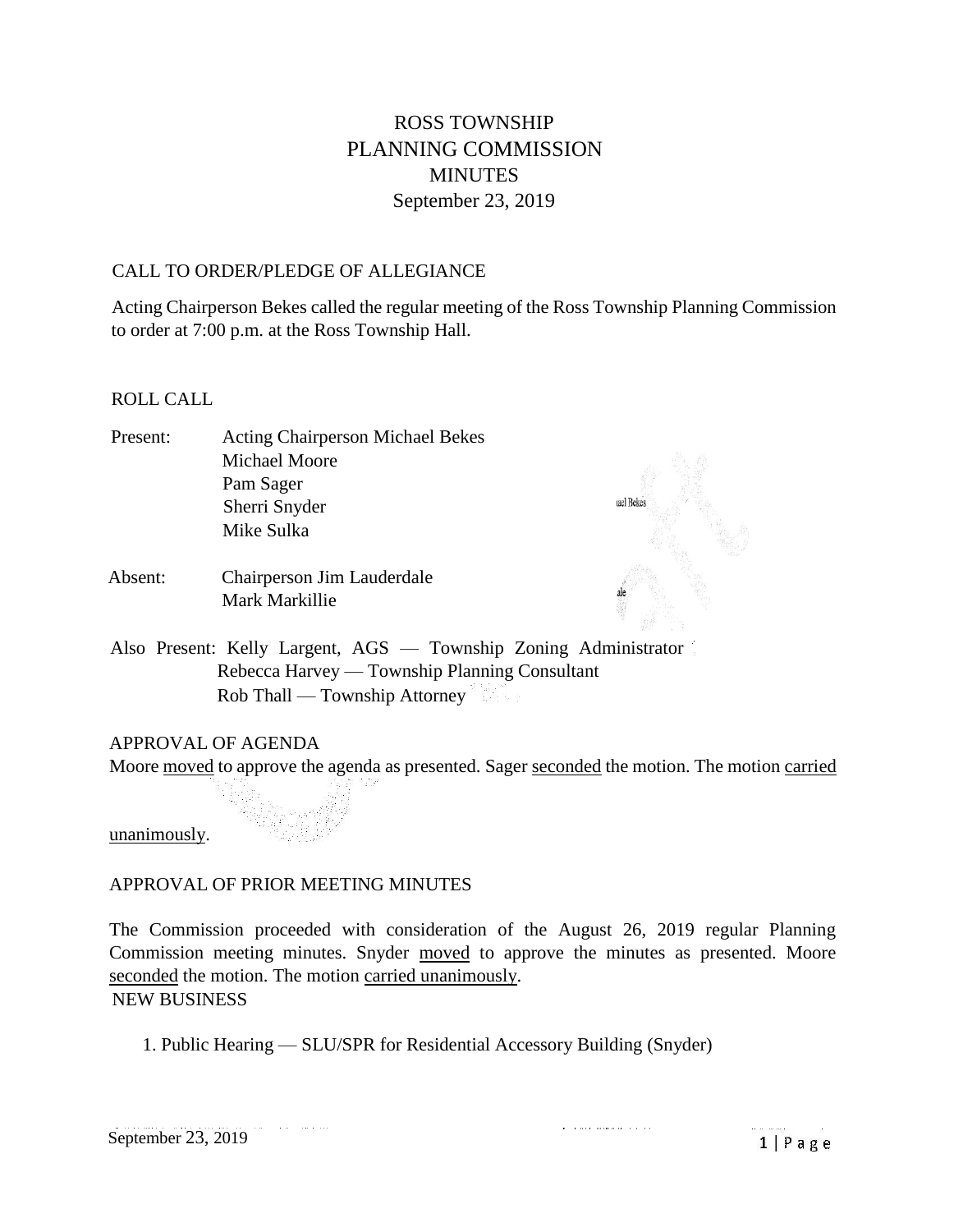The next matter to come before the Planning Commission was consideration of the request by Shane Snyder for special land use permit/site plan review for the proposed construction of a residential accessory building that fails to meet the building height and lot coverage requirements. The subject property is located at 14116 East C Avenue and is within the R-R District.

Acting Chairperson Bekes opened the public hearing. Largent provided an overview of the request; noting the following:

- The applicant is proposing the construction of a 3200 sq ft accessory building where portions of the building will have an eave height of 16 ft.
- The proposed accessory building will also result in lot coverage that is 5.68% of the rear yard area.
- The proposed accessory building will exceed the 14 ft maximum eave height standard and the 5% rear yard lot coverage standard applicable to residential accessory buildings/structures.
- The proposal complies with applicable locational and setback requirements.
- Pursuant to Section 18.4 D., the proposed accessory building is allowable as a special land use.
- The August application material has been updated to include a new application, an updated zoning review, and building elevations.

Shane Snyder was present on behalf of the application. He explained that the accessory building is proposed to replace the existing barn on the property that burned down. He stated that the proposed accessory building is needed for personal boat storage. Snyder noted that the additional sidewall height is necessary to accommodate the size of the boats but that a staggered building height is proposed for better aesthetics.

Lamarki (b. 12

In response to Planning Commission questions, Snyder noted that the building is for personal boat storage (5 boats), not commercial storage, and will not be used as a residence.

Largent confirmed that the proposed construction will comply with the overall lot coverage requirement.

Sulka noted that the proposed building will be similar to the previous barn and questioned why a deviation is needed. Township Attorney Thall explained that the previous bam existed as a nonconforming building and that a 'replacement' building is subject to the current standards of the Ordinance.

No public comment was offered on the matter and the public comment portion of the public hearing was closed.

 $2|Page$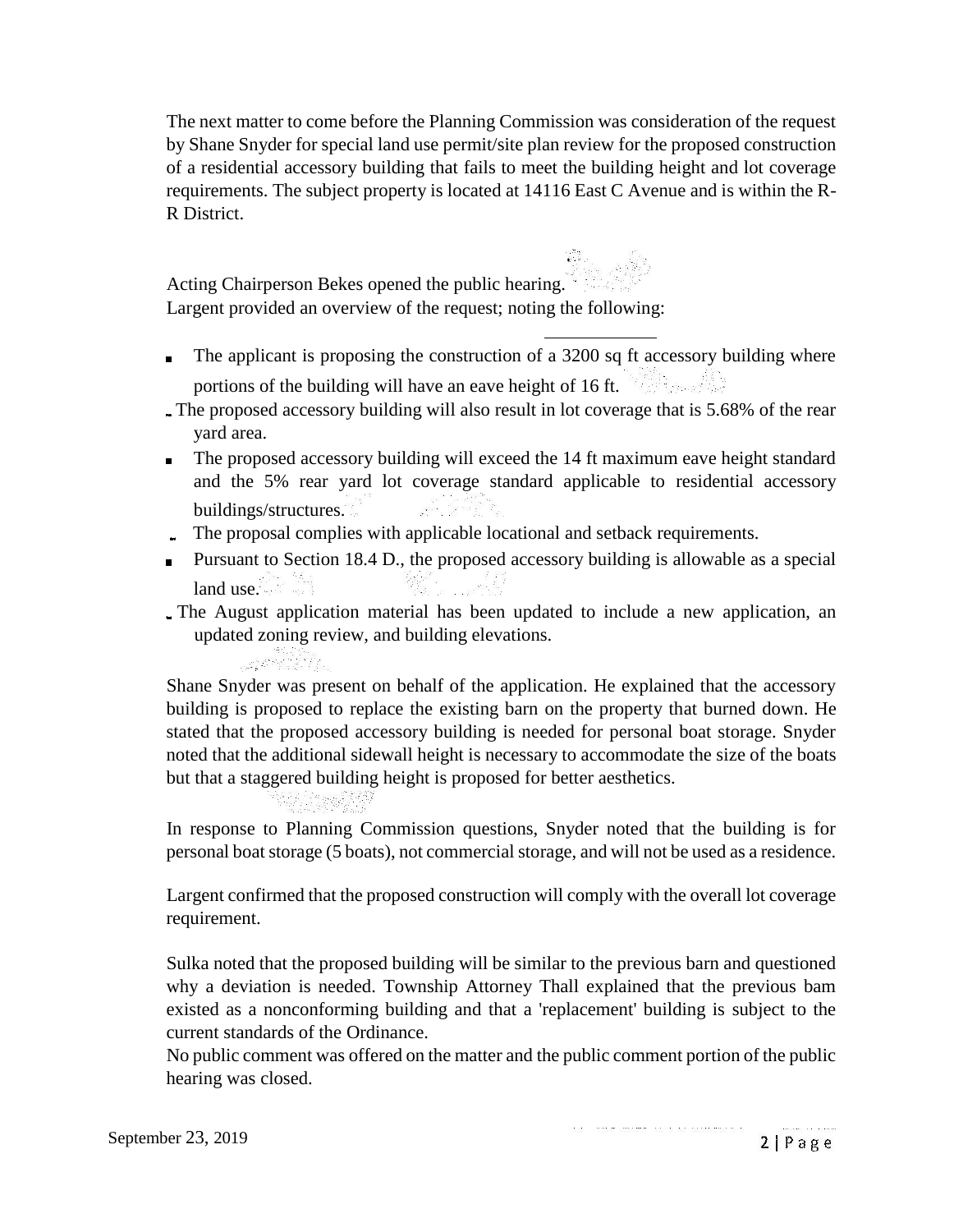The Commission proceeded with a review of the application pursuant to Section 18.4 D. Residential Accessory Buildings/Structures. It was noted that the proposed building will meet applicable locational and front/side/rear setback requirements but fails to comply with the building height and lot coverage standards. The following was also noted:

- The proposed accessory building is allowable as a special land use;
- The proposed accessory building is located in excess of 5 ft from all lot lines; The proposed accessory building is proposed for accessory residential use;
- A variance is not requested/required for the proposed accessory building; and  $\blacksquare$
- Adequate application material has been presented to allow for site plan review pursuant

# to Article 21.

In consideration of the Special Land Use Criteria set forth in Section 19.3, the Commission concluded the following: the proposed accessory building will be compatible in size and height with other residential buildings in the area; the building is proposed to be located similarly to the previous barn so will require minimal disturbance to the site; the proposed accessory building will not constitute a change in use of the property so will not alter public service demands, traffic impacts or parking needs; the proposed building height and rear yard lot coverage will not create any negative impacts on adjacent properties; the proposed building will not be visible from the abutting roadway so will not impact the general neighborhood; the proposed use will be residential storage; the finding of compatibility is further supported by the recognition that the proposed accessory building is a replacement building and will not constitute a change in use or the landscape; and, the proposal meets the standards of Section 18.4 D.

It was reiterated that the above findings were based on the application documents presented and the representations made by the applicant at the meeting.

Acting Chairperson Bekes then moved to grant Special Land Use Permit/Site Plan Approval for the proposed accessory building on the subject site based upon the review findings of Section 18.4 D. — Residential Accessory Buildings/Structures, Section 19.3 Special Land Use Criteria, and Section 21.6 — Site Plan Review Criteria, noting that the site plan presented is acceptable, with the information required by Section 21.4 A., C., E. and I. waived per Section 21.4 T. Moore seconded the motion. The motion carried unanimously.

# UNFINISHED BUSINESS l

. Master Plan Update

Harvey stated that she is nearing completion of the requested revisions to the Plan. She noted, however, that she is having trouble locating an electronic version of the Plan and so

and the contract of the contract of

a concerta con

September 23, 2019

It was noted that the site plan presented was acceptable (per Section 21.4) and that the proposal meets the Site Plan Review Criteria set forth in Section 21.6 B.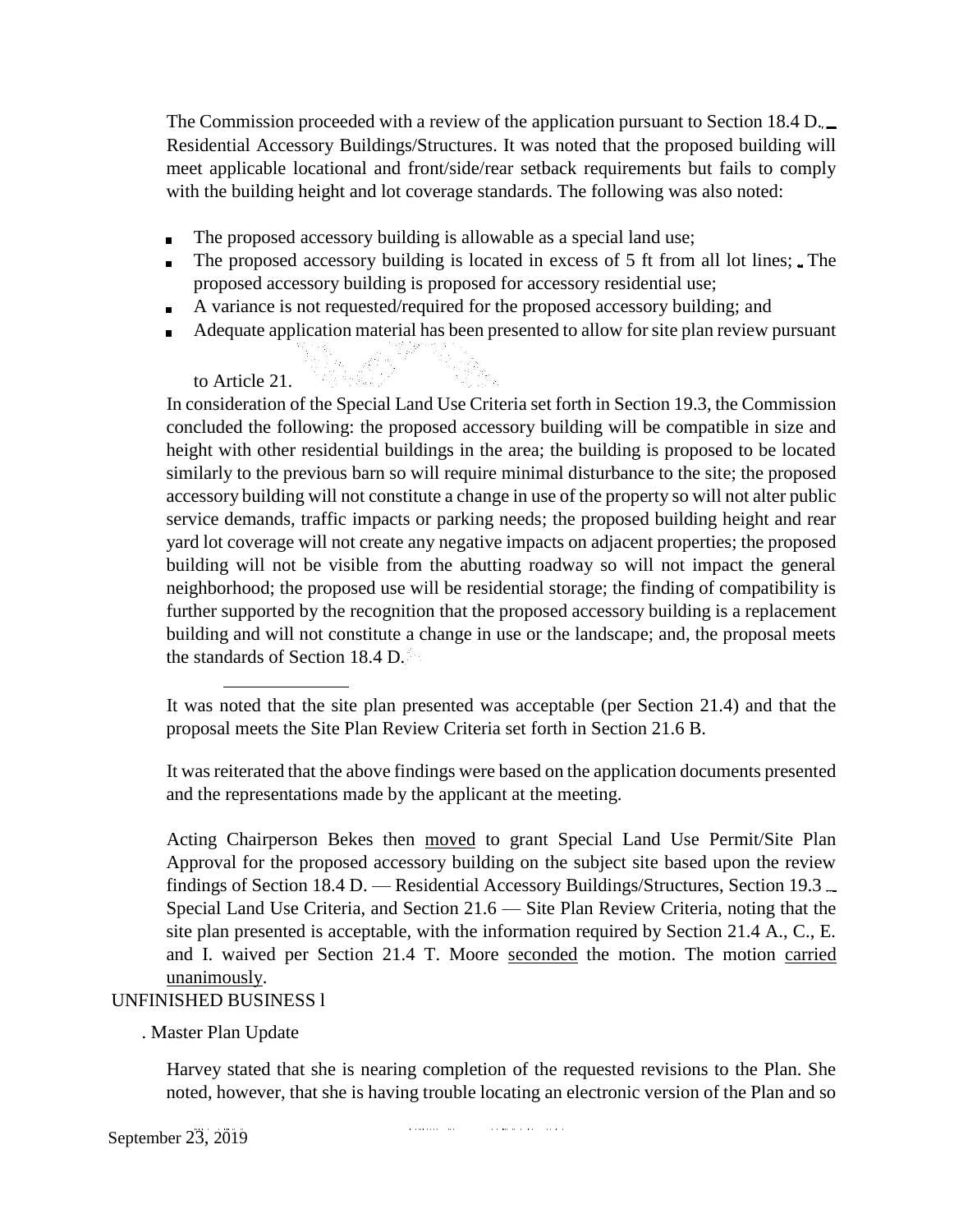work to date has been accomplished outside of the existing document. Sulka inquired as to how the updates to the document would be presented. Harvey stated that it was envisioned that the proposed revisions would be shown on the existing document in bold or red (with removed text to be shown in 'strikethrough') in the first draft.

Planning Commission discussion ensued regarding avenues available through which to locate an electronic copy of the Plan. HarVey noted that once she has the electronic version it will not be difficult to proceed with transferring the updates to the document. It was agreed that if the electronic version could be located in the near future, Harvey would work to have the updates completed and the first draft ready for presentation to the theorem is the total to the the total to the theorem is the total to the the total to the theorem is the total to the theorem is the total to the theorem is the total to the theore Planning Commission in the Commission in Corollary Commission in the Corollary Control of the Corollary Commission in the Corollary Corollary Commission in the Corollary Corollary Commission in the Corollary Corollary Comm

2. Sign Standards

Acting Chairperson Bekes referenced the draft sign regulations prepared by Harvey in 2018 per the request of the Planning Commission. He provided a summary of the proposed amendments, noting that 1) the existing sign metrics had not been altered; 2) the sign regulations did not appear to be more restrictive but were more descriptive than the existing standards; 3) the content-based sign provisions have been removed; and 4) the proposed standards close the gaps that exist in the existing standards.

Lengthy Planning Commission discussion of the draft text ensued, wherein the following ed:

was noted:

- The District Regulations chart does not set forth the sign standards for the C-l and C2 Districts, but only references another section of the Ordinance. Is this confusing? Largent opined that the chart was not confusing and would assist them in their work with applicants; she recommended the chart remain as written.
- The Temporary Sign provisions indicate that a sign 'may not be placed in a prohibited

area'. Why not state what the standards are in the provision? Harvey advised that the 'prohibited area' refers to applicable locational and setback requirements, some of which are set forth in Subsection C. General Sign Regulations and some of which will differ by zoning district. It was agreed that the temporary sign standard has been drafted to avoid a repetition of all standards that would apply within each district and is preferred.

Should the 'temporary sign' standards include regulations for sign material? Harvey noted that definitive sign material standards could actually serve to prohibit other acceptable materials that may not be listed. It was agreed that the provision remain as written.

It was then agreed that continued review and discussion of the draft sign regulations would be scheduled for October.

<u> 1955 - Paul Marie Marie Marie Marie Marie Marie Marie Marie Marie Marie Marie Marie Marie Marie Marie Marie M</u>

September 23, 2019

 $4 | P \text{age}$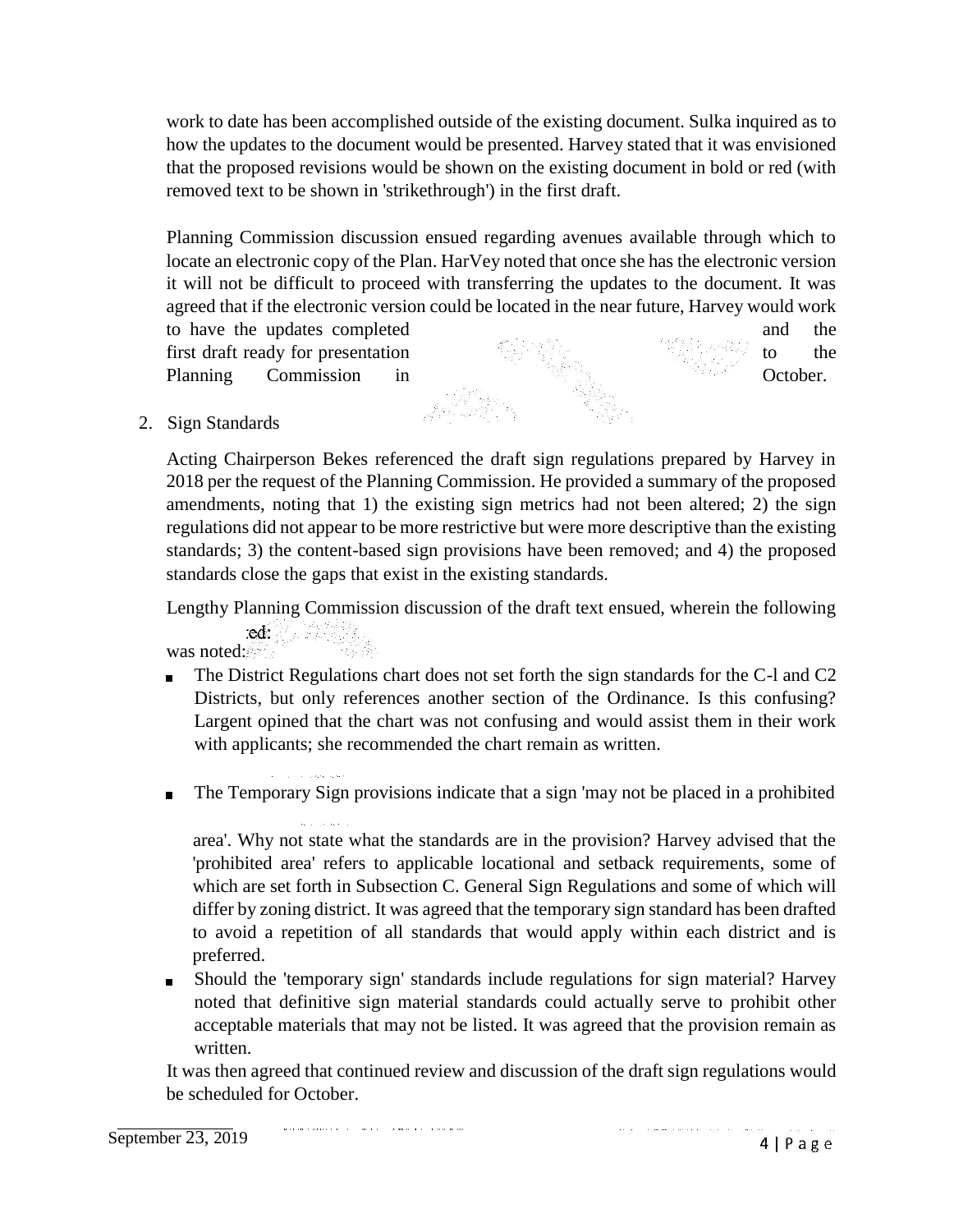3. Chickens in Residential Districts/Plats

Sulka advised that the matter had been raised to the Township Board by residents concerned that the Zoning Ordinance allows the keeping of horses on rural properties, but not the keeping of chickens.

Largent reported that the questions directed to AGS are largely for the keeping of chickens on waterfront lots.

Ar

Commission members questioned if the Township Board had a direction they were requesting the Planning Commission to pursue. Sulka stated that no direction had been

### suggested.

Moore then moved to remove the matter from the Planning Commission agenda unless consideration is requested by the Township Board or an application for a text amendment is received. Acting Chairperson Bekes seconded the motion. The motion carried

### unanimousl

Snyder added that it should be noted that the Township is not 'anti-agriculture' but rather there does not seem to be an immediate 'push' to address the matter.

### 4. GAAMPS

Acting Chairperson Bekes referenced the topic article received from Chairperson

Lauderdale.

Township Attorney Thall and Harvey provided an overview on the elements of zoning for agricultural use and recent changes to the GAAMPS. It was noted that there is probably a

need for the Ordinance to be reviewed again for compliance with current law on this topic. In response to a question by Sulka, Attorney Thall provided a cost estimate of \$1000 to

complete the required review.

It was agreed that Sulka, as Township Board liaison to the Planning Commission, would request Township Board approval of additional funding to complete the study

#### 5. SOLAR ENERGY

Acting Chairperson Bekes reminded that this matter had been put on hold but that information previously referenced by Harvey had been requested.